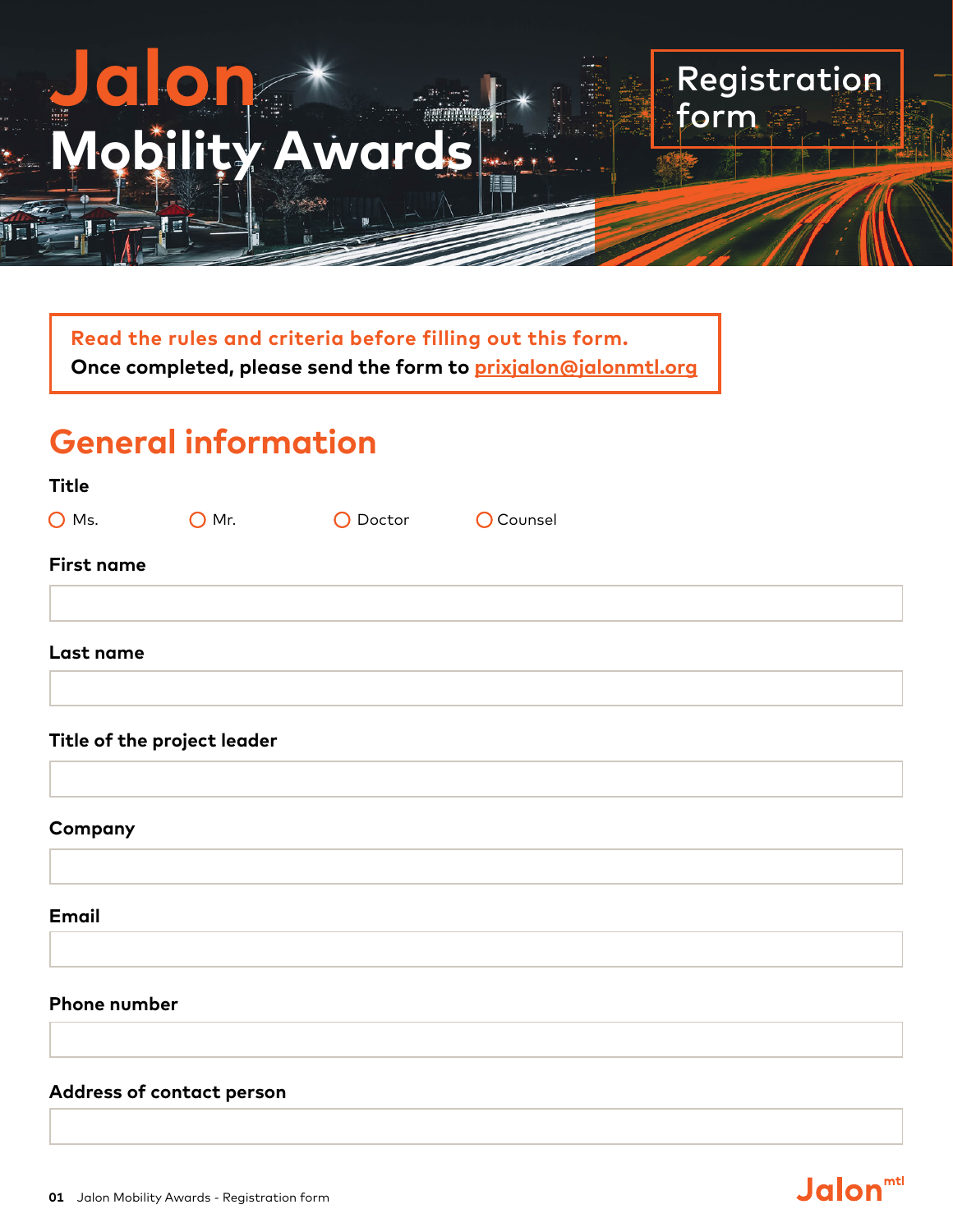## **Information about the project**

#### **I wish to apply in the following category(ies):**

- **O** Technological innovation
- O Digital innovation
- **O** Urban logistics

**O** Active mobility

O Collective and shared mobility O Urban planning

#### **Name of the project**

#### **Description of the company**

150 words or less, in French or in English

- $O$  Start-up companies
- **O** Human experience
- O Student award

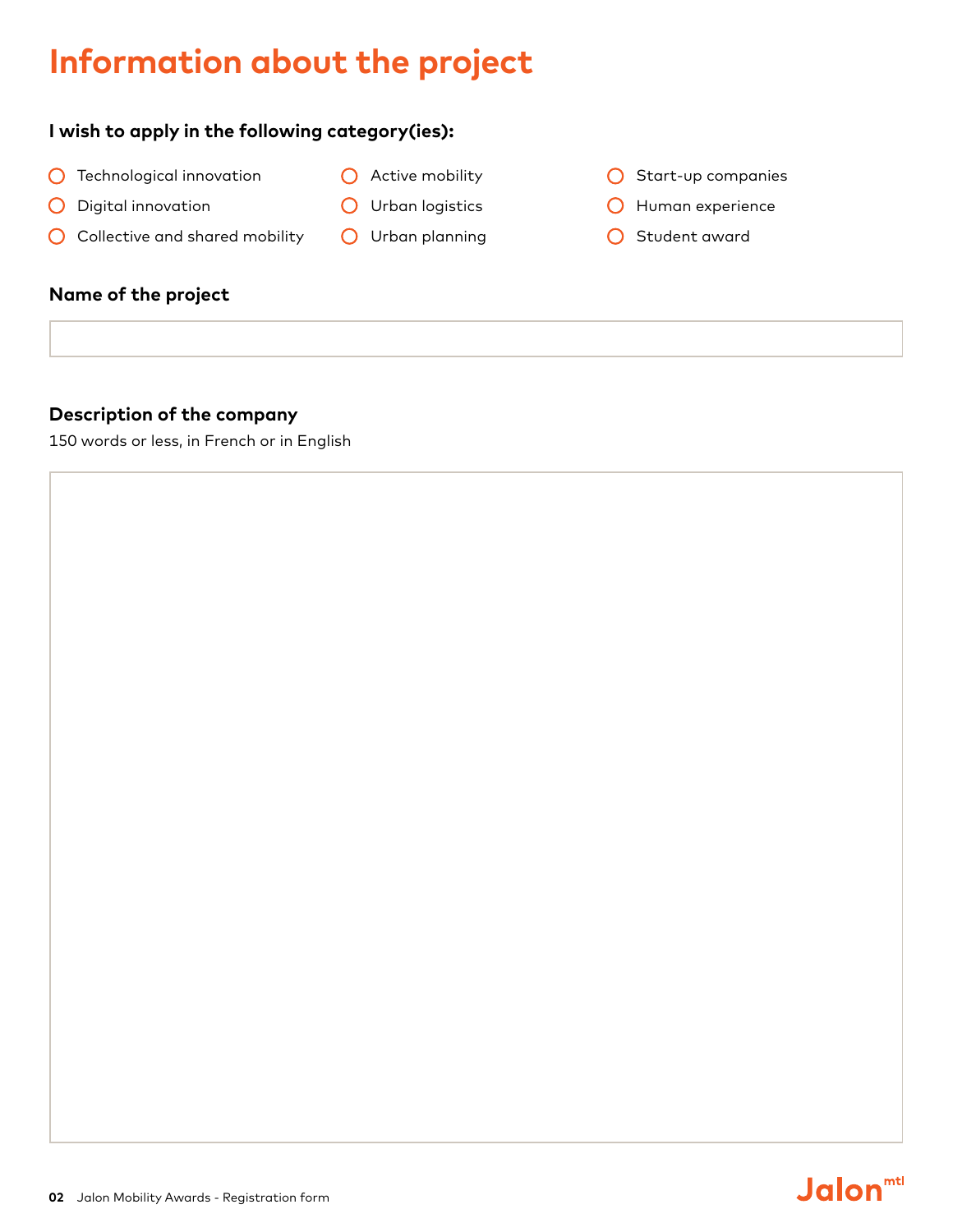## **Information about the project**

#### **Description of the project**

500 words or less, in French or in English